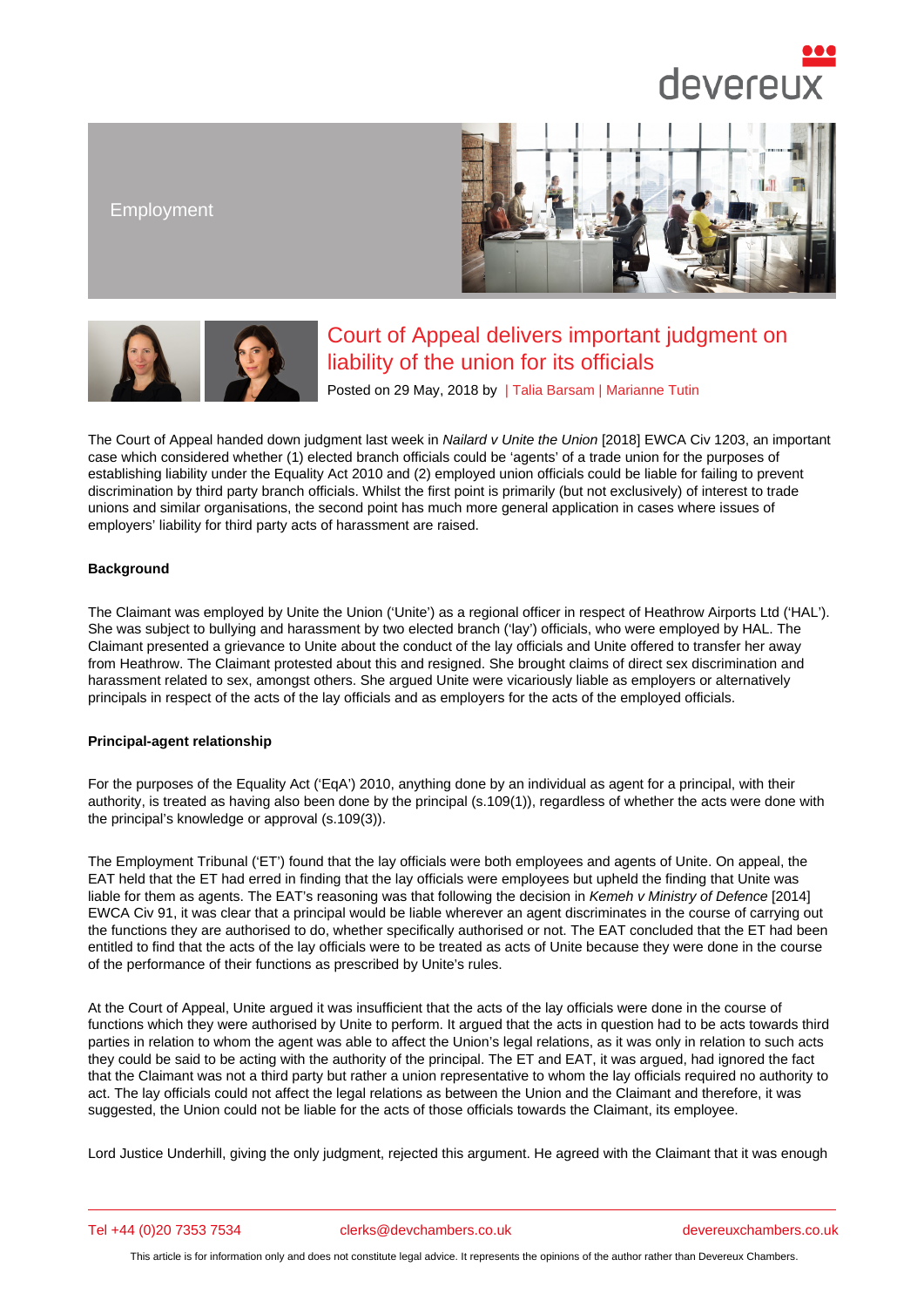that the lay officials did the acts in question in the course of performing their roles as union representatives in relation to its members and third parties, even if the discriminatory acts were done towards someone who was not themselves a relevant third party. The test in Kemeh equated the circumstances in which a principal may be liable for the acts of an agent with the course of employment" test governing employer-employee liability. While it might extend the scope of liability beyond common law, there was no reason why Parliament should not have chosen to effect such an extension in discrimination cases. Consequently, there was no justification to limit liability in the way proposed by Unite.

Further, that result made no sense in policy terms: the distinction between third parties and employees would plainly have no application in the case of employer-employee liability; it would be surprising and unsatisfactory if the position were different where the discriminator was acting on behalf of the organisation but under some different arrangement. Ultimately, the conduct complained of would still be done by the agent in the course of the principal's business.

The Court of Appeal undoubtedly came to the correct conclusion on this issue: the logical extension of Unite's argument is that a union would not be liable if its lay officials discriminated against its members they may be representing. However, a union would certainly be liable for such conduct under s.57 EqA if the lay officials had been its employees. Parliament cannot have intended such a different result, particularly as most trade union members deal primarily with lay officials, rather than employed officials.

#### Third party discrimination

The Court of Appeal went on to consider whether the union officials' failure to prevent harassment by lay officials was actionable by reviewing the legal basis for third party liability under both s.13 and s.26 EqA. In summary, Lord Justice Underhill concluded that s.26 does not cover liability for third party harassment and that the union officials could only be liable if their actions and omissions were themselves motivated by the claimant's sex.

Under s.13 the starting position is that an act of direct discrimination must be "because of" the proscribed factor. Lord Justice Underhill noted that the case of Conteh v Parking Partners Ltd [2011] ICR 341 continues to apply to s.13 such that an employer will be liable if the proscribed factor forms part of the motivation for their inaction. While Lord Justice Underhill acknowledged that there are some cases where the discriminatory ground is inherent in the conduct itself such that it is unnecessary to consider the mental process of the alleged discriminator, this was not such a case.

In contrast to s.13, s.26 requires unwanted conduct to be "related to" a relevant protected characteristic. The language of "related to" was substituted for "on the ground of" in response to the decision in EOC v Secretary of State for Trade & Industry [2007] EWHC 483 (Admin) in which Burton J concluded that s.4A of the Sex Discrimination Act 1975, which prohibited unwanted conduct "on the ground of" sex failed to conform to the requirements of the Equal Treatment Directive. In particular, Burton J accepted that the Directive's formulation of "related to" prohibited not only harassment "caused by" the claimant's sex but also harassment "associated with it" (e.g. Brumfitt v Ministry of Defence [2005] IRLR 4 where an officer had used language peculiarly offensive to women in front of both male and female staff). The question for the Court of Appeal was whether the change to the legislation following EOC was intended to also change the position on liability for third party harassment.

Lord Justice Underhill departed from what appeared to be Burton J's view in EOC that the use of the formula "related to" opened the door to third party liability. Instead, he preferred to limit the "associative" effect of the phrase "related to" to cases where the discriminatory conduct is the employer's own rather than where discriminatory conduct is perpetrated by a third party noting at [98]:

"There are clearly good policy arguments for imposing liability in such a case, but negligent failure to prevent another's discriminatory acts is a very different kind of animal from liability for one's own: it requires careful definition, and I would expect it to be covered by explicit provision".

Lord Justice Underhill considered it highly significant that when the Government did introduce provision for third party liability it was done explicitly, including under s.40(2)-(4) EqA, now repealed. That is hard to reconcile with third party liability being provided for separately and in any event, within s.26. In the wake of recent events, the calls for protection from third party harassment, provided for by express provision between 2008 and 2013 and acknowledged as desirable by the courts, grow ever louder.

Tel +44 (0)20 7353 7534 clerks@devchambers.co.uk devereuxchambers.co.uk

This article is for information only and does not constitute legal advice. It represents the opinions of the author rather than Devereux Chambers.